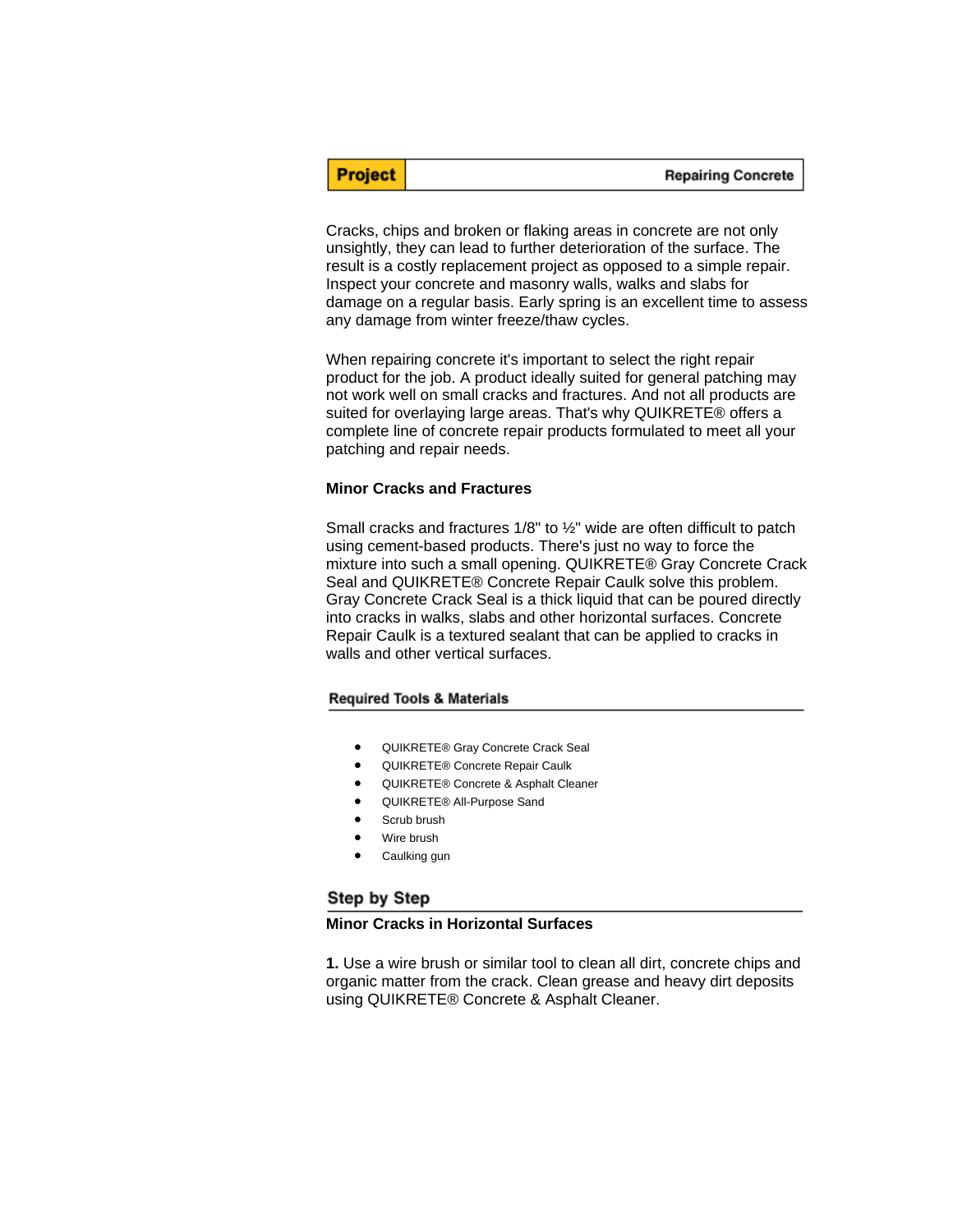

**2.** Shake bottle of QUIKRETE® Gray Concrete Crack Seal. Cut the tip of the bottle so the opening matches the width of the cracks to be repaired. If the crack is deep fill to within ¼" of the surface with QUIKRETE® All-Purpose Sand.



**3.** Apply the sealer in <sup>1/4</sup> layers. Allow each <sup>1/4</sup> layer to setup overnight before applying the next layer.

# **Minor Cracks in Vertical Surfaces**

**1.** Clean the crack as just described.

**2.** Cut tip of QUIKRETE® Concrete Repair Caulk tube on an angle to make a ¼" to 3/8" hole. Use cartridge in standard caulking gun.

**3.** Apply by pushing cartridge tip over surface and forcing bead of Concrete Repair deep into the crack. Apply no thicker than 3/8" at a time.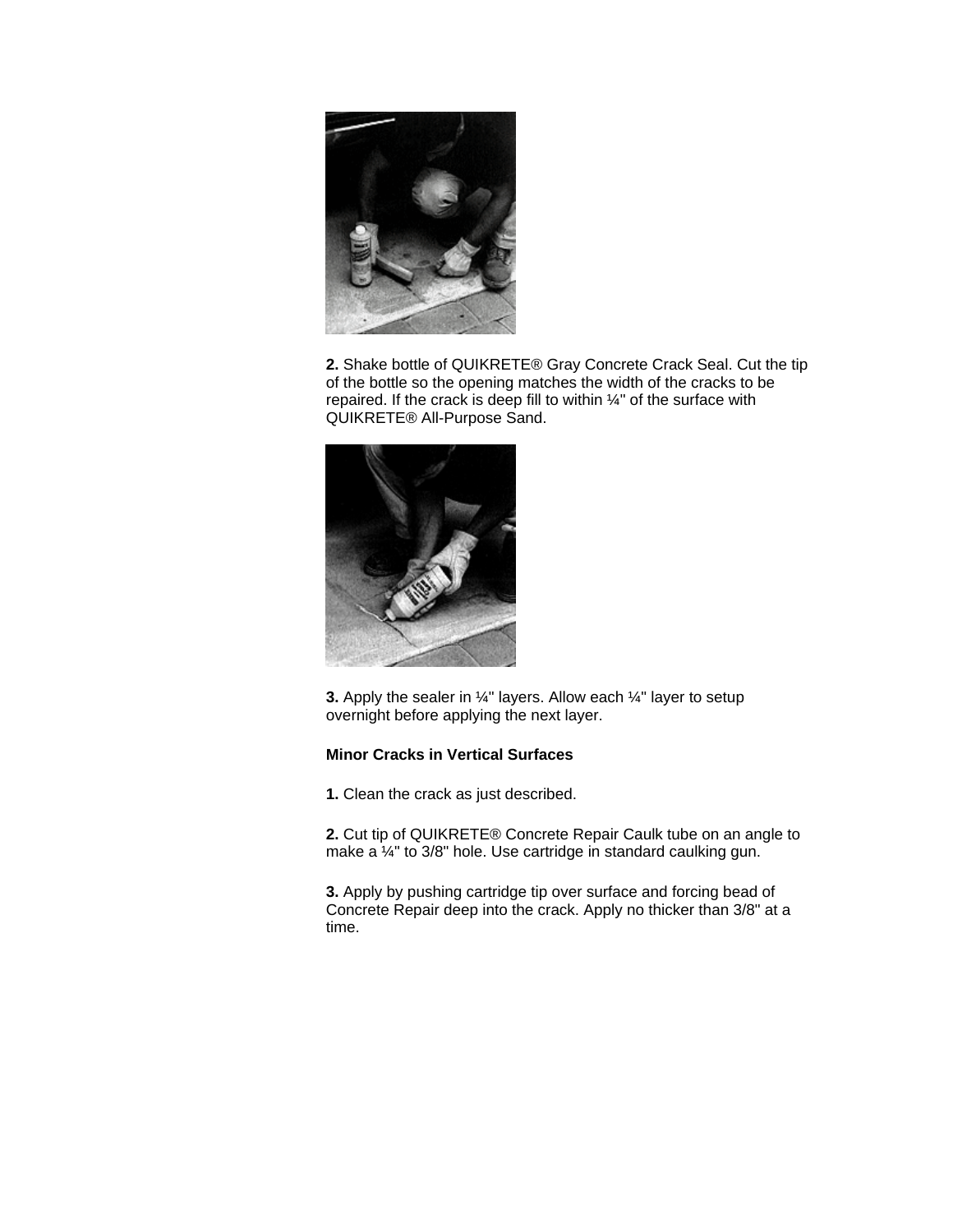

# **For Best Results**

- On hot days, cool the caulking tube in your refrigerator for an hour or so before application. The caulk will run less and be easier to apply.
- Use QUIKRETE® Concrete Repair Caulk to seal joints where concrete and masonry meet wooden or metal framing or other surfaces. Fill the joint completely and slightly overlap the caulk onto the adjacent surfaces.

# **Larger Cracks and Holes in Vertical Surfaces**

Wide, deep cracks and holes in concrete blocks and concrete walls require patching with a cement-based repair product. QUIKRETE® Quick-Setting Cement is an excellent product for this type of repair because it has superior bonding capabilities.

## **Required Tools & Materials**

- QUIKRETE® Quick-Setting Cement
- QUIKRETE® Concrete Acrylic Fortifier
- QUIKRETE® Concrete & Asphalt Cleaner
- Cold Chisel
- Hammer
- Wire brush
- Broom
- Safety glasses or goggles
- Sponge
- Pointing trowel
- Finishing Trowel

# Step by Step

**1.** Clean the loose concrete and dirt from the damaged area using the hammer, chisel and a wire brush. Clean grease and dirt from the area to be repaired with QUIKRETE® Concrete & Asphalt Cleaner. Rinse the area thoroughly.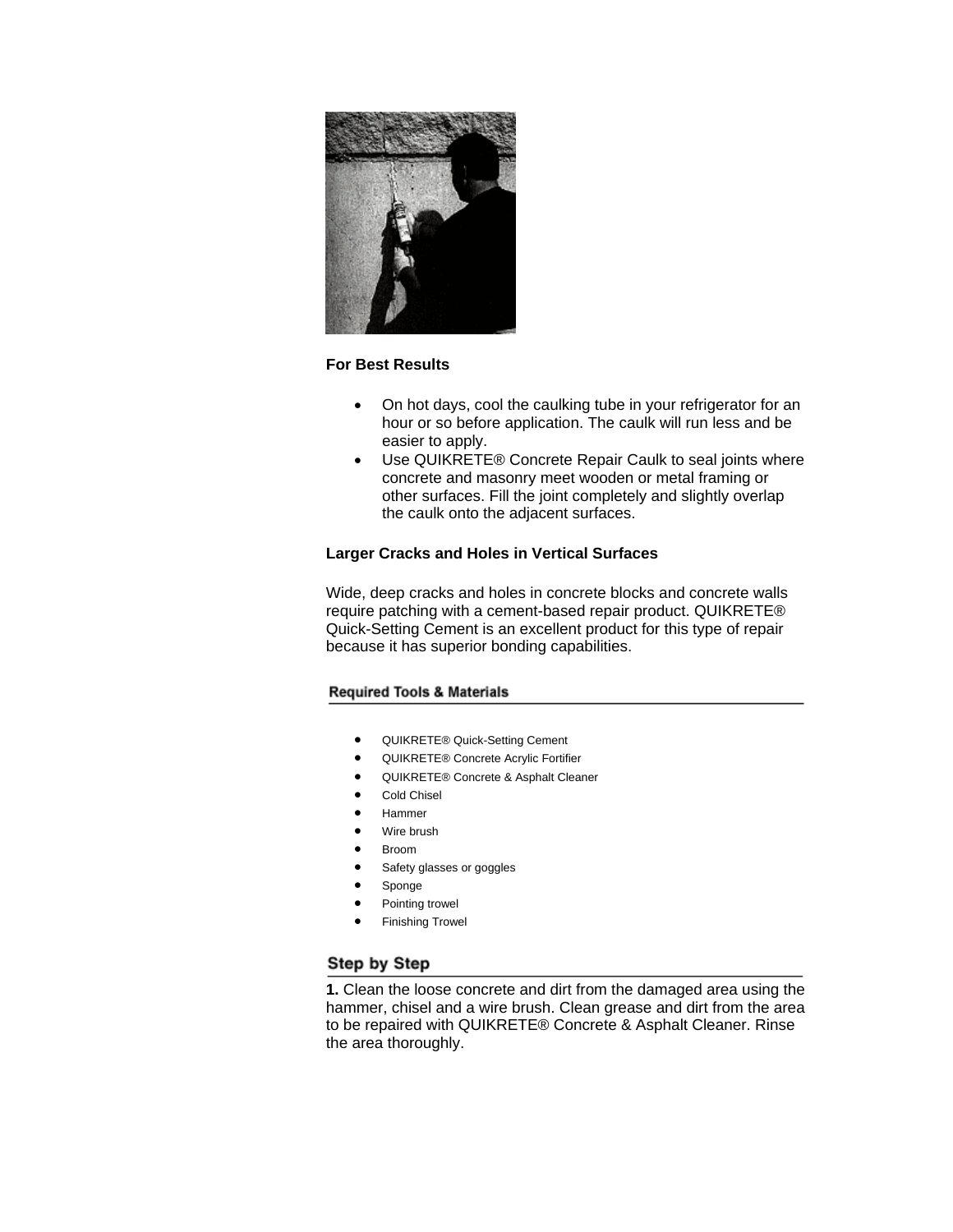

**2.** Make sure to dampen the area to be repaired before mixing the patching material.



**3.** Mix the QUIKRETE® Quick-Setting Cement with water according to the directions on the package. If the area to be repaired is less than 1" deep x 1" wide, add QUIKRETE® Concrete Acrylic Fortifier to the mix water. Keep in mind the QUIKRETE® Quick-Setting Cement is a stiff mix and will have the consistency of modeling clay.

**4.** Press the patching material as deep as possible into the area to be repaired using a pointing trowel or similar tool. Completely fill the area to be repaired.



**5.** Use a steel finishing trowel to compact the repair and screed off any excess material. Feather edge the patching material onto the adjoining surfaces to create a smooth, clean repair.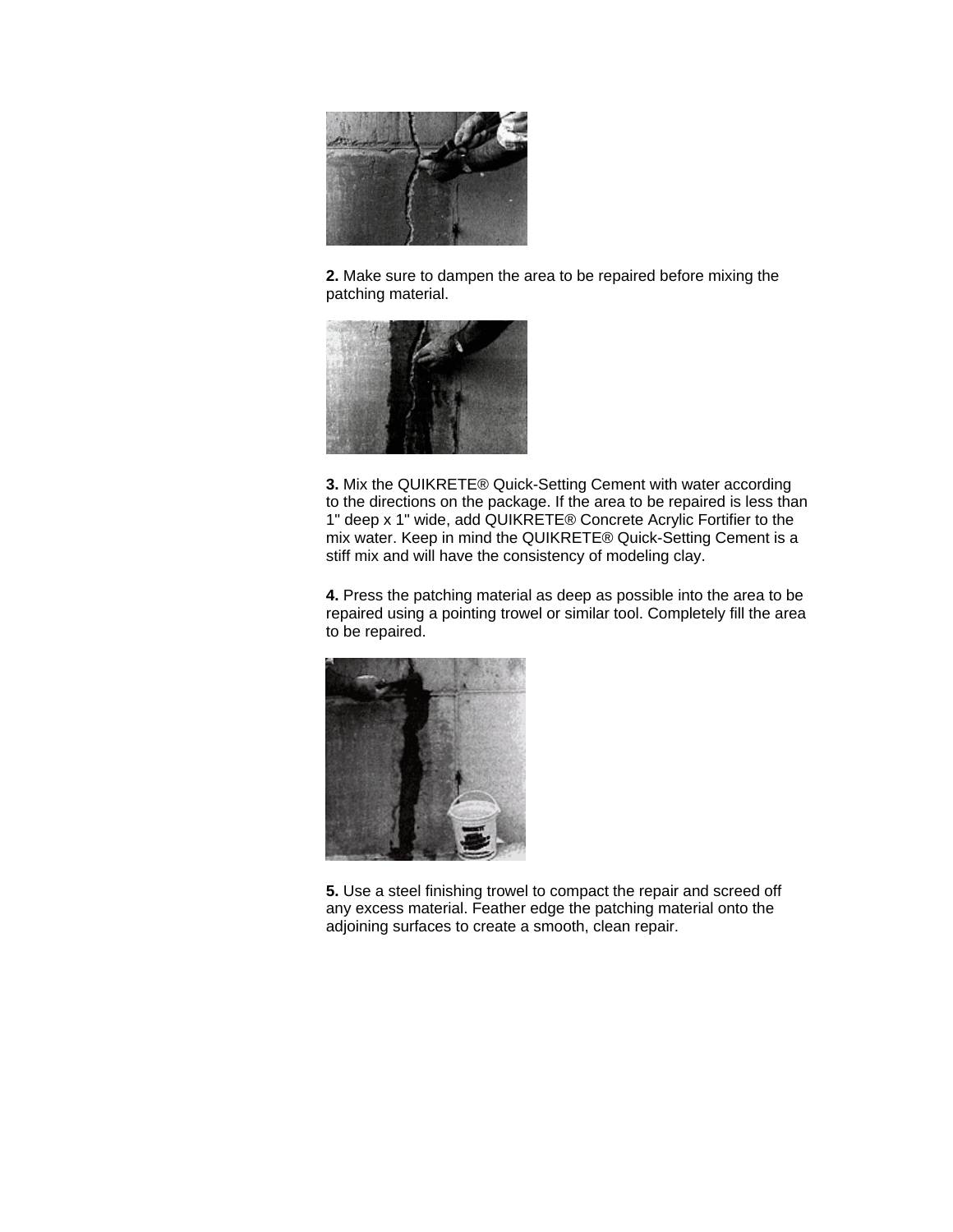

**6.** Mist the repair area several times daily to promote better curing and a strong bond. (This step is not necessary if QUIKRETE® Concrete Acrylic Fortifier was mixed with the QUIKRETE® Quick-Setting Cement.)

## **For Best Results**

- Keep the trowel clean and damp when applying QUIKRETE® Quick-Setting Cement. This will keep the mix from curling up on the trowel.
- Do not add too much water to the QUIKRETE® Quick-Setting Cement during mixing. Mix only as much material as can be placed in 10 minutes.

# **Larger Cracks and Holes in Horizontal Surfaces**

For wider cracks or damaged areas of concrete up to one square foot in size, use QUIKRETE® Vinyl Concrete Patcher. Vinyl Concrete Patcher is an excellent product for repairing isolated patches of crumbling or pitted concrete up to a depth of  $\frac{1}{2}$ ". Because it contains fine sand and vinyl resins, it can be troweled to a finish as thin as 1/16" so it is smooth with the surrounding concrete.

**1.** Vigorously rub the wire brush over the flaking concrete to loosen all damaged concrete. The tip of the trowel can be used to pry up loose sections of the flaked concrete.

**2.** Sweep away all loose particles and dust.

**3.** If needed, clean the surface using QUIKRETEâ Concrete & Asphalt Cleaner. Rinse with clean water. Do not leave any standing water on the surface to be repaired.

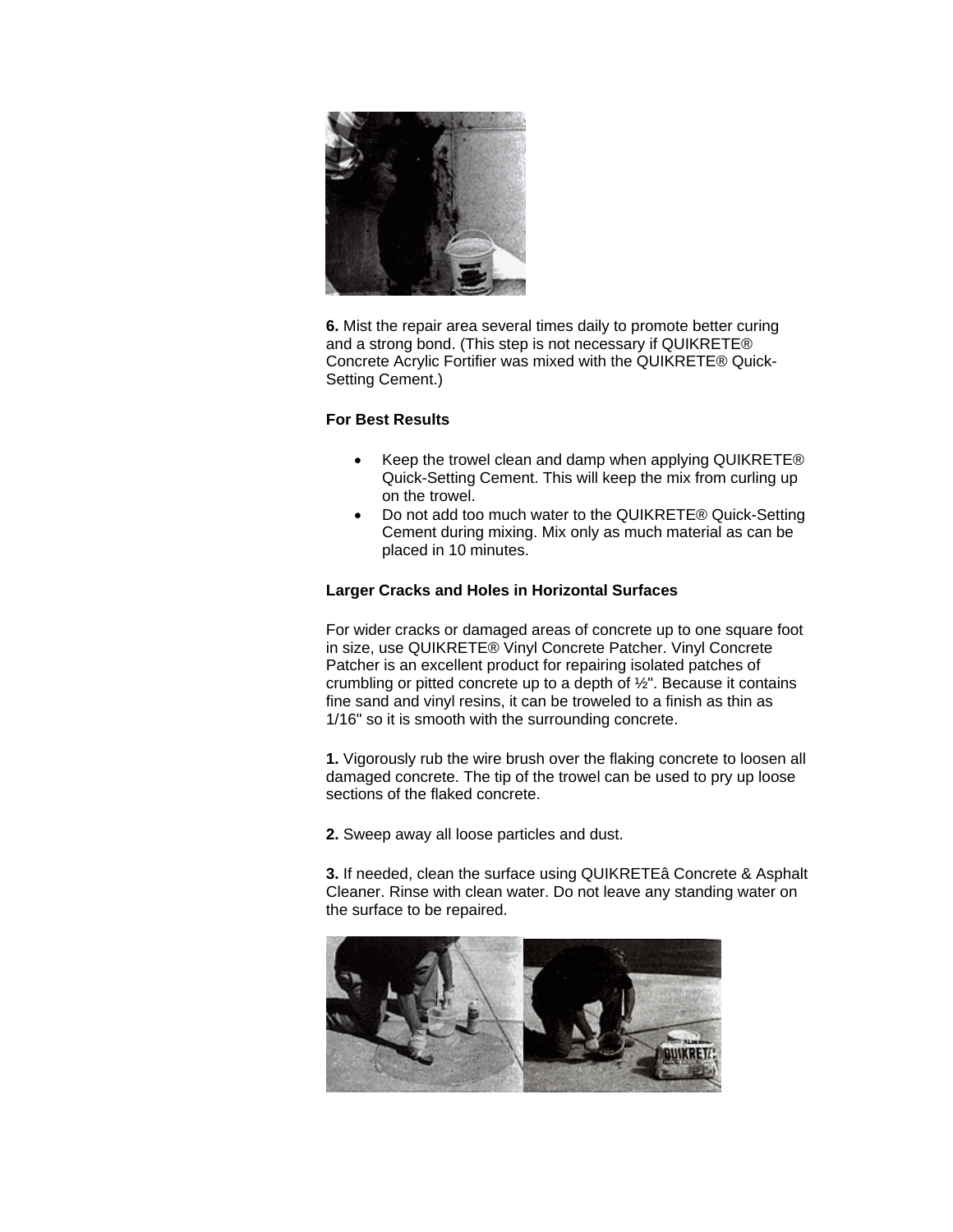**4.** Apply the QUIKRETEâ Vinyl Concrete Patcher with a trowel. Feather edge the patching mixture out onto the surrounding concrete to create a smooth repair.



**5.** Apply the patcher in ¼" layers. If the hole is deeper than ¼", apply the patcher in stages, allowing each layer to cure for several days before applying the next layer.

*For patches greater in depth than ½", but less than 2", QUIKRETE® Sand Mix should be used.* 



**1.** Undercut the edge of the repair area at least 1" below the surface using a hammer and cold chisel. Brush out all loose concrete, dust, and other material until there is a solid base for the repair.

**2.** Clean the exposed area as needed, using QUIKRETE® Concrete Bonding Adhesive to the surface after it has dried. Brush the adhesive on as thick as a coat of paint.

**3.** If the repair is 1" to 2", apply a coat of QUIKRETE® Concrete Bonding Adhesive to the surface after it has dried. Brush the adhesive on as thick as a coat of paint.

**4.** Allow the Bonding Adhesive to dry completely before applying the patching material.

**5.** Mix the QUIKRETE® Sand Mix with water to a plastic-like consistency.

**6.** Press the sand mix into the hole. Immediately smooth and level the patch using a trowel.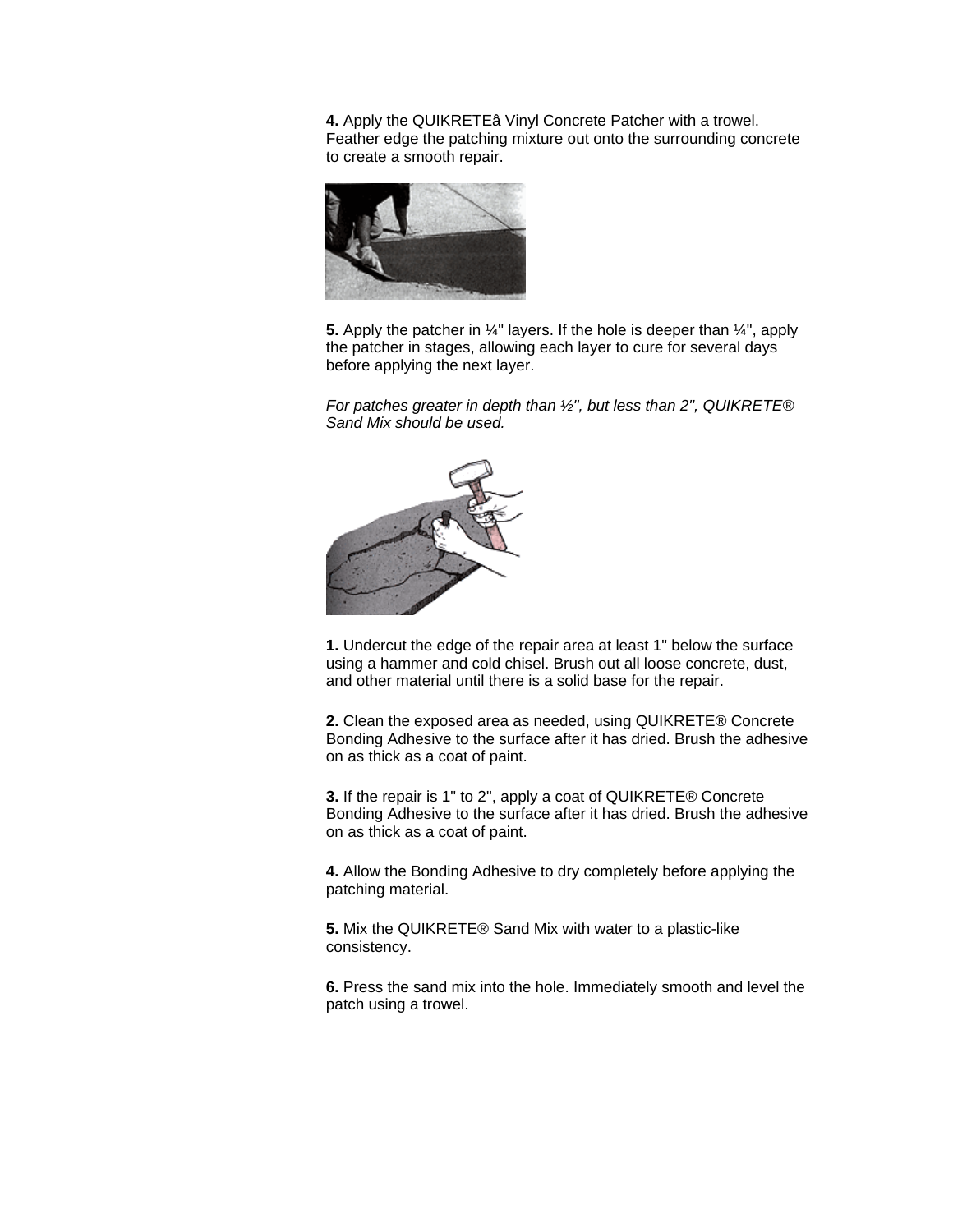

**7.** After the sand mix patch has lost its water sheen, trowel the area to desired finish.

## **Overlaying Larger Surfaces**

QUIKRETE® Latex Cement is a two-part repair product consisting of a special latex powder and liquid latex bonding agent. This material is made for patching and smoothing concrete and masonry surfaces over larger areas. It can be applied from a thickness of 1/16" TO A FULL ¼". QUIKRETE® Latex Cement can be used indoors and out, and as an underlayment or finished wear surface. It is designed for long-lasting, durable repairs.

### **Required Tools & Materials**

- QUIKRETE® Latex Cement
- QUIKRETE® Concrete & Asphalt Cleaner
- Scrub brush
- Broom
- Wire brush
- **Trowel**
- Large mixing container
- **Straightedge**

# Step by Step

### **Surface Preparation**

**1.** Remove all loose flakes, dirt and dust from repair area.

**2.** Scrub away grease, oil and stubborn dirt using QUIKRETE® Concrete & Asphalt Cleaner.

**3.** Dampen the surface to be repaired with clean water, but do not leave standing water.

## **Mixing and Application**

Each pail of QUIKRETE® Latex Cement contains a 44-pound bag of latex cement powder and a 1-gallon jug of latex bonding agent.

**1.** Pour most of the latex bonding agent into a clean container and gradually mix in all of the latex cement powder.

**2.** Slowly add in additional amounts of latex bonding agent until the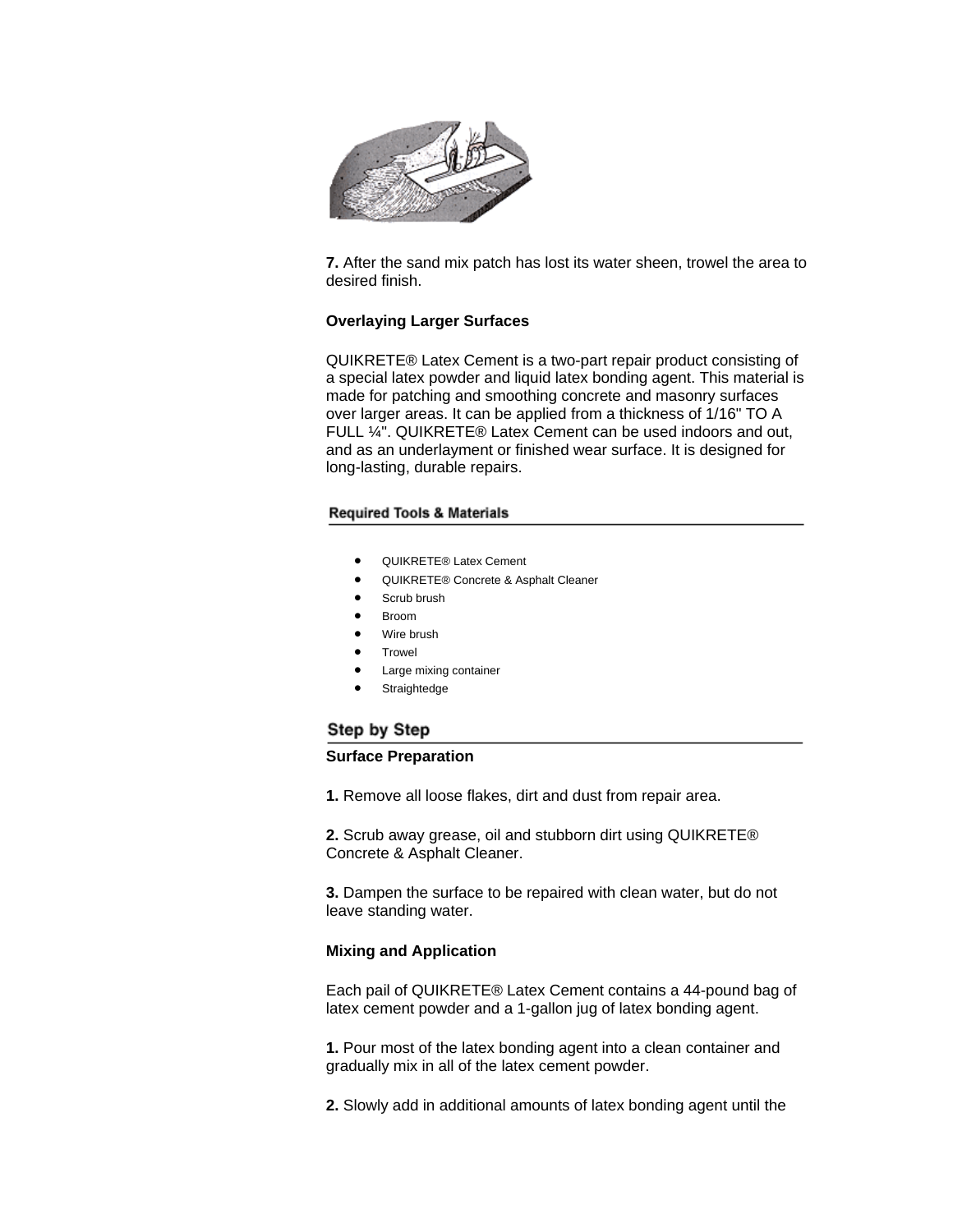desired workable consistency is achieved. Do not add water to the mix.



**3.** Do not mix more cement than can be placed in 20 minutes. Avoid overmixing in mechanical mixers. It can lead to air entrapment and a reduced bond.

**4.** Apply the latex cement to the surface using a large finishing trowel. Apply pressure to ensure a good bond.



**5.** Run a straightedge back and forth over the repaired area to level the patching material.



**6.** If desired, trowel the surface to a smoother finish.

**7.** Under normal circumstances, QUIKRETE® Latex Cement does not require moist-curing. But in hot, windy, or low humidity conditions, it is best to moist-cure the overlayment for at least 48 hours.

## **For Best Results**

- Do not use QUIKRETE® Latex Cement when the temperature is expected to fall below 40° F within the next 48 hours.
- For fills deeper than 1/4" apply QUIKRETE® Latex Cement in layers, allowing for curing between applications. Deeper fills up to 2" deep should be filled with QUIKRETE® Sand Mix and QUIKRETE® Concrete Bonding Adhesive as described